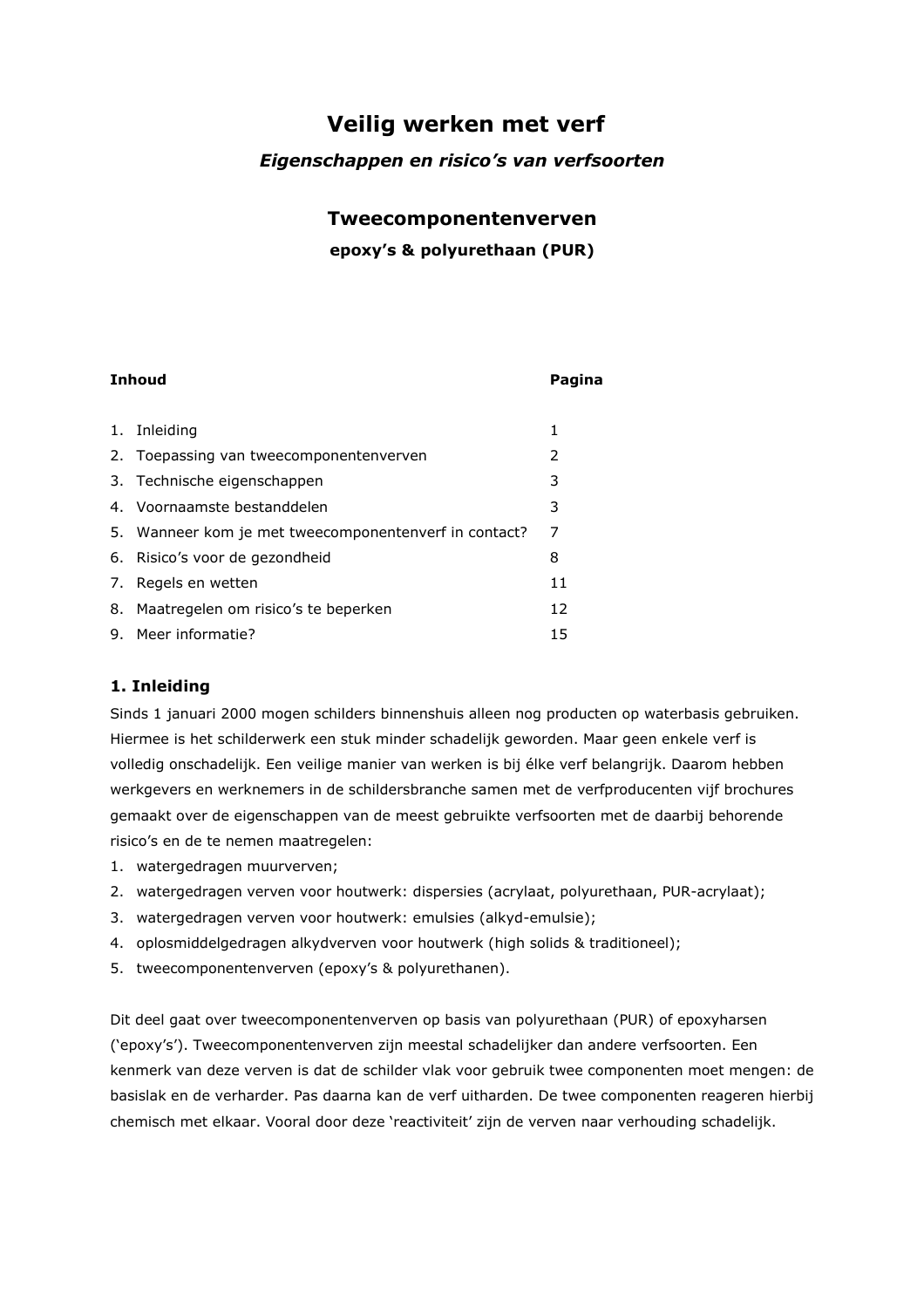## 2. Toepassing van tweecomponentenverven

De huisschilder gebruikt tweecomponentenverven niet erg vaak. Vaak zijn het gespecialiseerde (vloeren-)bedrijven die dit soort producten verwerken. Toch kan het gebeuren dat een huisschilder bijvoorbeeld een metalen constructie of een betonnen vloer moet schilderen met een epoxyverf of een polyurethaan.

### Soorten tweecomponenten- epoxy- en polyurethaanverf

Er bestaan veel verschillende typen van tweecomponentenverven op basis van de bindmiddelen epoxy of polyurethaan. De toepassing verschilt enigszins:

| <b>Bindmiddel</b>        | <b>Beschikbare twee-</b> | Toepassingen (voornaamste voorbeelden)      |  |
|--------------------------|--------------------------|---------------------------------------------|--|
|                          | componentenverftypen     |                                             |  |
| Polyurethaan             | Oplosmiddelrijk          | Toplaag metaal; Toplaag over b.v. epoxy     |  |
|                          | High Solids              | vloercoating buiten                         |  |
|                          | Oplosmiddelvrij          | Idem                                        |  |
|                          | Watergedragen dispersie  | Sportvloeren (eigenlijk geen verf, maar een |  |
|                          |                          | qietyloer)                                  |  |
|                          |                          | Houtwerk; houten trappen binnen; parketlak  |  |
| Oplosmiddelrijk<br>Epoxy |                          | Metaal, corrosiewerend; buiten              |  |
|                          | High Solids              | Idem                                        |  |
|                          | Oplosmiddelvrij          | Metaal, steenachtige vloeren en muren;      |  |
|                          | Watergedragen emulsie    | binnen/buiten                               |  |
|                          |                          | Idem                                        |  |

Als gevolg van de Vervangingsplicht zijn watergedragen verven voor binnentoepassingen verplicht. Nog niet veel schildersbedrijven gebruiken watergedragen verven voor buitenwerk. Oplosmiddelvrije epoxy's worden wel buiten gebruikt.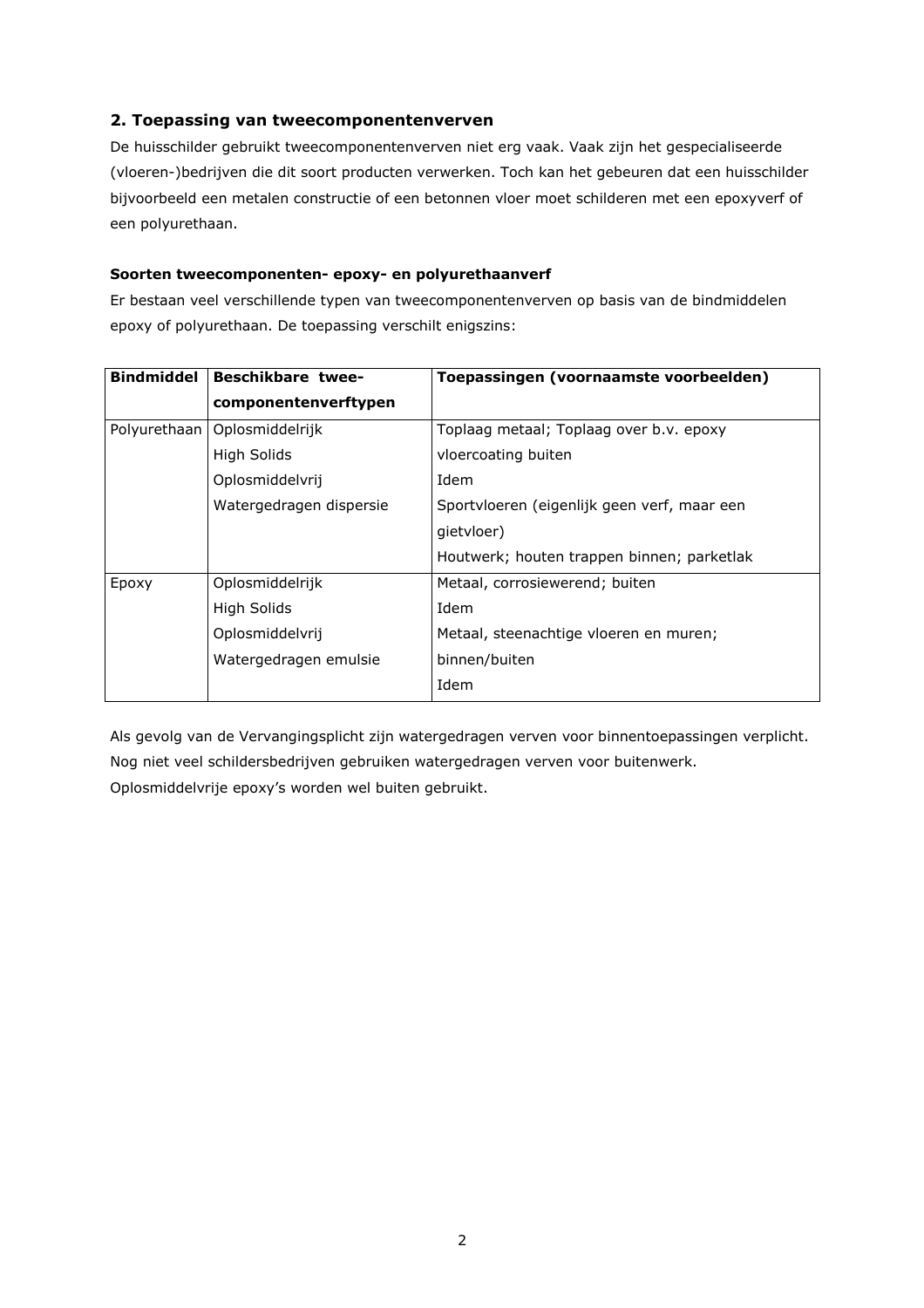## 3. Technische eigenschappen

De bindmiddelen polyurethaan en epoxy geven hun naam aan deze verfsoorten. Beide bindmiddelen hebben eigenschappen die ze geschikt maken voor toepassingen waaraan hoge eisen worden gesteld. Een nadeel van tweecomponentenverven in het algemeen ligt in het gebruik van twee afzonderlijke componenten:

|              | Voordelen                              | <b>Nadelen</b>                          |  |
|--------------|----------------------------------------|-----------------------------------------|--|
| Polyurethaan | + Zeer kras- en slijtvaste verven      | - Duur                                  |  |
|              | mogelijk                               | - Tweecomponentenproduct:               |  |
|              | + Ook flexibele verven mogelijk        | beperkte 'pot-life' na menging;         |  |
|              | + Goede glans                          | kans op overblijven van                 |  |
|              | + Goede vloeiing (ook de watergedragen | restanten;                              |  |
|              | typen)                                 | mengverhouding luistert nauw;           |  |
|              | + Bestand tegen UV-straling            | risico's van schadelijke                |  |
|              | + Bestand tegen schoonmaakmiddelen en  | verharders (allergie).                  |  |
|              | dergelijke                             |                                         |  |
|              | + Minder vuilaanhechting dan acrylaten |                                         |  |
| Epoxy's      | + Zeer goede hechting op vele          | - Gevoelig voor UV-straling ('krijten') |  |
|              | ondergronden                           | - Tweecomponentenproduct:               |  |
|              | + Goede roestwering                    | - beperkte 'potlife' na menging         |  |
|              | + Slijtvast                            | - kans op overblijven restanten         |  |
|              | + Bestand tegen chemicaliën            | - mengverhouding luistert nauw          |  |
|              | + Vloeistofdicht                       | - risico's hars en harder (allergie).   |  |

## 4. Voornaamste bestanddelen

Net als andere verfsoorten, bestaan tweecomponenten -epoxy- en polyurethaanverven uit de volgende bestanddelen:

- bindmiddel;  $\bullet$
- pigmenten (kleurstoffen);
- oplosmiddelen (inclusief verdunningsmiddelen);
- · vulstoffen;
- hulpstoffen (additieven).  $\bullet$

In dit geval (bij tweecomponentenverven) komt hier nog de verharder bij. Oplosmiddelvrije en watergedragen epoxy's bevatten daarnaast vaak zogenaamde 'reactieve verdunners'

## Bindmiddel

Het bindmiddel vormt na het drogen de eigenlijke verffilm. Het 'bindt' de overige bestanddelen, zoals pigmenten en vulstoffen, aan elkaar. Epoxy- en polyurethaan bindmiddelen zijn kunststoffen. Ze zijn (zeer) dik vloeibaar. Daarom worden ze opgelost in een organisch oplosmiddel, verdund met niet-vluchtige verdunners of verdund met water. Tijdens het drogen verdampt eerst het oplosmiddel en/of het water. Het bindmiddel vormt dan een gesloten laag ('film'). Vervolgens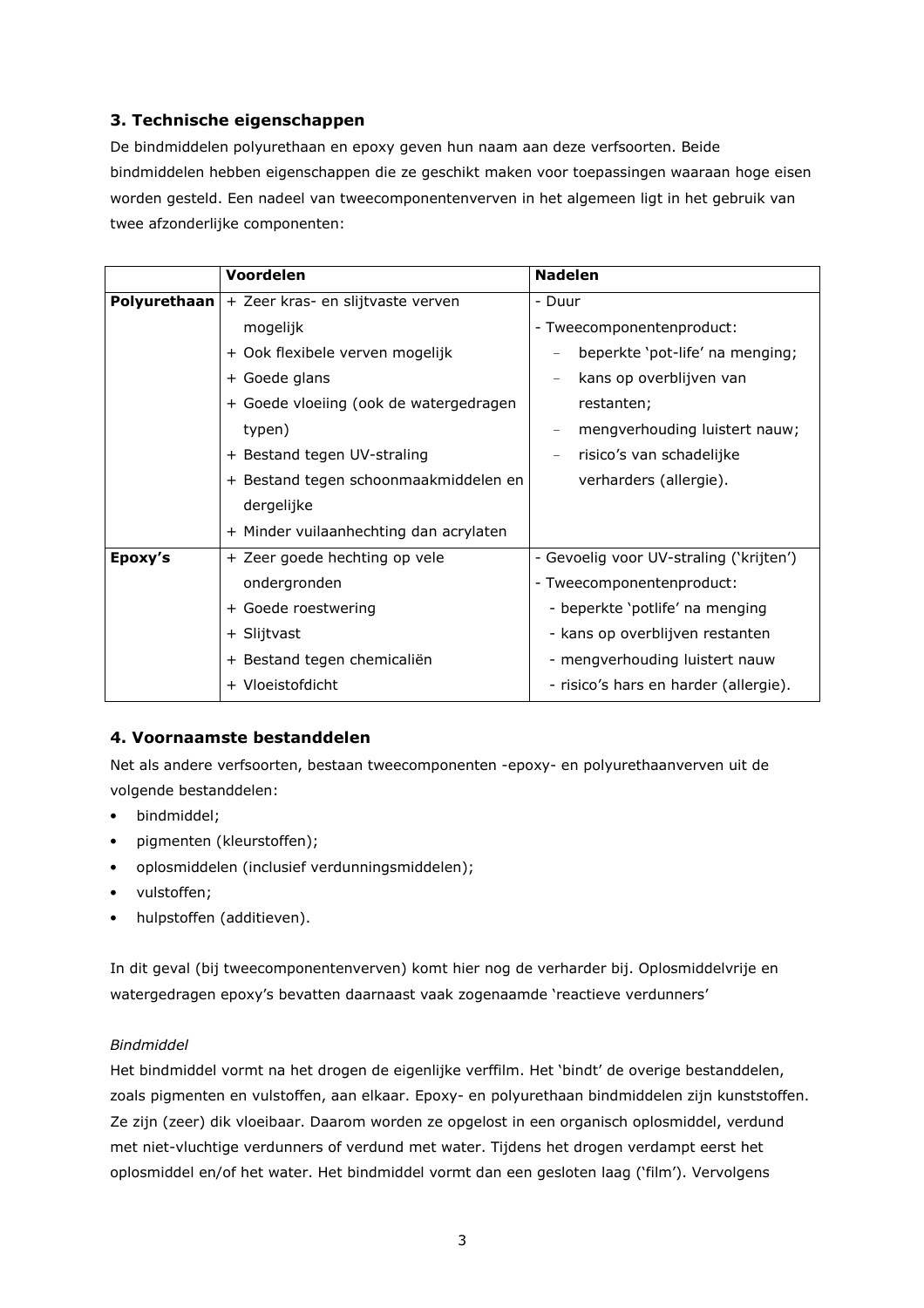vormt het bindmiddel als het ware 'bruggen' met de verharder. Daardoor hardt de verf uit tot een zeer dicht netwerk.

## Pigment

Het pigment is een poedervormige stof. Pigmenten geven dekkingskracht en kleur aan de verf. Het witte pigment titaandioxide is veruit het meest toegepaste pigment. Het is goedkoop, dekt erg goed, is helder wit, is erg duurzaam en is bovendien onschadelijk. Gekleurde verven kunnen daarnaast allerlei andere pigmenten bevatten. Vooral ijzerpigmenten worden veel gebruikt.

### Oplosmiddel

Het oplosmiddel is een vloeistof die een andere stof kan oplossen of een mengsel kan verdunnen. Omdat er zowel oplosmiddelgedragen als watergedragen epoxy's en polyurethanen bestaan, worden verschillende soorten oplosmiddelen gebruikt:

### Oplosmiddelen in tweecomponenten- epoxy- en polyurethaanverven

| Oplosmiddel        | Omschrijving                                                               |  |
|--------------------|----------------------------------------------------------------------------|--|
| Aromaten           | Snel verdampende oplosmiddelen met een sterke geur. Meest gebruikt is      |  |
|                    | xyleen. Naar verhouding schadelijke oplosmiddelen.                         |  |
| Alcoholen          | Afhankelijk van de precieze soort, snel of langzaam verdampende            |  |
|                    | oplosmiddelen, die zuurstof bevatten. Bijvoorbeeld butanol, benzylalcohol. |  |
| Glycolen/          | Langzaam verdampende oplosmiddelen, die veel in watergedragen verven       |  |
| glycolethers       | worden toegepast, maar ook wel in oplosmiddelhoudende. Onder andere        |  |
|                    | Texanol, propyleenglycol.                                                  |  |
| N-methylpyrrolidon | Specifiek oplosmiddel dat voorkomt in watergedragen polyurethaanverven     |  |
| (NMP)              | (onder andere parketlakken). Verdampt zeer langzaam.                       |  |

Het oplosmiddel heeft de volgende functies:

- oplossen van het bindmiddel:  $\bullet$
- verdunnen van de verf, zodat deze verwerkbaar wordt;
- zorgen voor een snelle droging;  $\bullet$
- zorgen voor de onderlinge menging van de verfbestanddelen;  $\bullet$
- verbeteren van de indringing in de ondergrond.

Bij watergedragen verven zorgt het oplosmiddel vaak voor de benodigde vertraging van de droging. Hiervoor gebruikt men dan ook langzaam verdampende oplosmiddelen.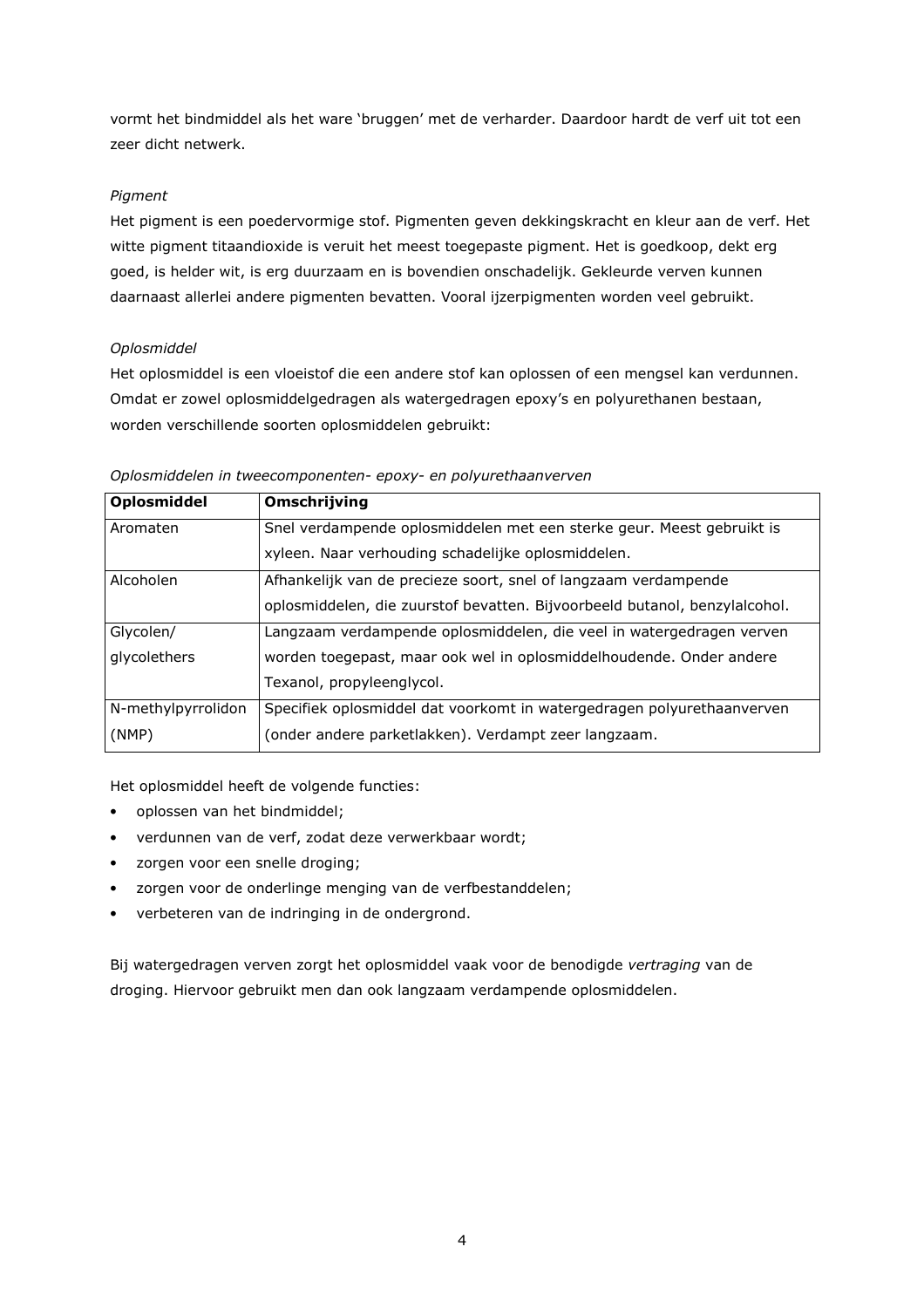Het ene type tweecomponentenverf bevat meer oplosmiddel dan het andere (zie tabel). De zogeheten 'oplosmiddelvrije' epoxy's bevatten nog steeds een zeer langzaam verdampend oplosmiddel (benzylalcohol).

| <b>Product</b>                         |           | Oplosmiddelgehalte (%) Voornaamste typen oplosmiddel |
|----------------------------------------|-----------|------------------------------------------------------|
| Polyurethaan watergedragen             | $2 - 8$   | Glycolen, glycolethers, NMP                          |
| Epoxy's oplosmiddelrijk                | $40 - 50$ | Xyleen, ethylbenzeen, alcoholen                      |
| Epoxy's oplosmiddelvrij                | $5 - 20$  | Benzylalcohol                                        |
| Epoxy's watergedragen                  | $5 - 10$  | Alcoholen, glycolen, glycolethers                    |
| Polyurethaan oplosmiddelrijk   30 - 50 |           | Xyleen, butanol, n-butylacetaat (vb.)                |

### Reactieve verdunners

Reactieve verdunners komen voor in oplosmiddelvrije en watergedragen epoxy's. Het zijn bestanddelen die lijken op epoxyhars. Ze zijn echter meer vloeibaar en kunnen ook verdampen. Ze verdunnen de epoxyhars, zodat deze makkelijker te verwerken is. Tijdens het uitharden vormen ze een onderdeel van de verflaag. Slechts een zeer klein deel verdampt dan ook daadwerkelijk.

#### Vulstoffen

De vulstoffen zijn net als de pigmenten poedervormige stoffen. Ze zijn meestal veel goedkoper dan pigmenten. In sommige verven is een deel van het pigment dan ook vervangen door vulstoffen. Ze hebben daarin de volgende functies:

- kostenverlaging van de verf;
- geven van dekkingskracht;  $\bullet$
- geven van 'kleur' (alleen wit);
- leveren van 'vulling' dat wil zeggen oneffenheden in de ondergrond opvullen.

Krijt (calciumcarbonaat), kleiachtige stoffen (silicaten) en kwarts zijn veelgebruikte vulstoffen.

#### Hulpstoffen

Hulpstoffen duidt men ook vaak aan met de term additieven, ofwel: 'toegevoegde stoffen'. Hiermee onderscheidt men ze van de 'hoofdbestanddelen' van de verf: het bindmiddel, het pigment, de vulstof en het oplosmiddel. Hulpstoffen worden in kleine hoeveelheden aan verven toegevoegd om bepaalde technische eigenschappen van de verf te verbeteren. Ze kunnen de functionele eisen van een verf verbeteren. In tweecomponentenverven zitten bijvoorbeeld vaak zogenaamde 'bevochtigers' die de vloeiing verbeteren.

#### Verharders

De verharders in tweecomponentenverven zijn meestal schadelijk. Ze vormen sterke bindingen met de bindmiddelen, maar kunnen dit ook met bijvoorbeeld de huid. In polyurethaanverven gaat het om zogenaamde 'isocyanaten'. Meestal worden deze al grotendeels 'aan elkaar geknoopt' tot grotere verbindingen die minder schadelijk zijn (zogenaamde 'polyisocyanaten'). Bij epoxy's gaat het om amine-verbindingen. Hiervan bestaan weer verschillende typen. De 'zuivere' amines zijn het schadelijkst. Daarnaast worden ook amineverharders gebruikt die al deels zijn gekoppeld aan de epoxyhars. Deze zijn minder schadelijk.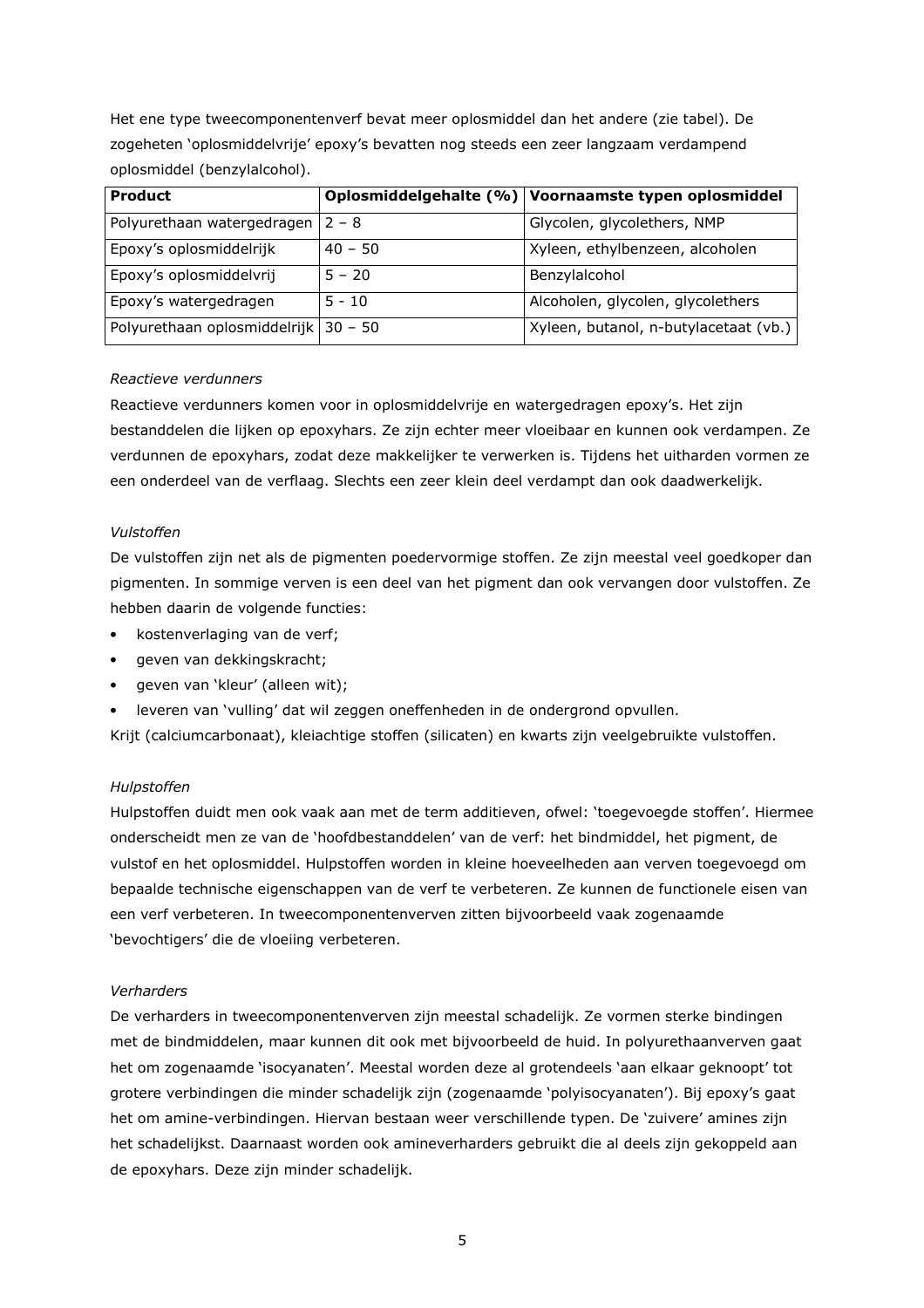In onderstaande tabel staan voorbeelden van de samenstelling van drie typen tweecomponentenepoxyverven. Enkele voorbeelden van veelgebruikte stoffen worden ook genoemd.

| <b>Bestanddeel</b> | Gehalte (%) + voorbeelden |                        |                              |  |
|--------------------|---------------------------|------------------------|------------------------------|--|
|                    | Watergedragen             | Oplosmiddelvrije       | Oplosmiddelgedragen          |  |
|                    | epoxy                     | epoxy                  | epoxy                        |  |
| A-component        |                           |                        |                              |  |
| Bindmiddel         | 50%                       | 50-60%                 | 40-50%                       |  |
| (epoxyhars)        |                           |                        |                              |  |
| Pigment/vulstof    | 20%                       | 20%                    | 20%                          |  |
| Oplosmiddel        | water & 5-10% glycolen    | 5 - 20% benzylalcohol  | 30-40% xyleen & alcoholen    |  |
| Reactieve          | 10-25%                    | $10 - 25%$             |                              |  |
| verdunner          |                           |                        |                              |  |
| Hulpstoffen        | $0 - 5%$ (bevochtiger)    | $0 - 5%$ (bevochtiger) | $0 - 5%$ (bevochtiger)       |  |
| <b>B-component</b> |                           |                        |                              |  |
| Verharder          | 50-75% amine-epoxy        | 50-75% polyamine       | 50% polyamine en/of 'adduct' |  |
|                    | adduct                    |                        |                              |  |
| Oplosmiddel        | water & 5-10% glycolen    | 25-50% benzylalcohol   | 50% xyleen & butanol         |  |

Hieronder voorbeelden van de samenstelling van twee typen tweecomponenten-PUR-verven. Enkele voorbeelden van veelgebruikte stoffen worden ook genoemd.

| <b>Bestanddeel</b> | Gehalte (%)                              |                                |  |  |  |
|--------------------|------------------------------------------|--------------------------------|--|--|--|
|                    | Watergedragen                            | Oplosmiddelgedragen            |  |  |  |
|                    | polyurethaan                             | polyurethaan                   |  |  |  |
| A-component        |                                          |                                |  |  |  |
| Bindmiddel         | 40-50%                                   | 30-40%                         |  |  |  |
| Pigment/vulstof    | 20%                                      | 20%                            |  |  |  |
| Oplosmiddel        | 2-8% NMP, glycolen                       | 30-50% xyleen, butanol         |  |  |  |
| Hulpstoffen        | 0 - 5% (bevochtiger)                     | $0 - 5%$ (bevochtiger)         |  |  |  |
| <b>B-component</b> |                                          |                                |  |  |  |
| Verharder          | 75-100% polyisocyanaat (< 1% isocyanaat) | 50-75% polyisocyanaat $(< 1\%$ |  |  |  |
|                    |                                          | isocyanaat)                    |  |  |  |
| Oplosmiddel        | water $\& \sim 5\%$ glycolen             | 25-50% xyleen e.a.             |  |  |  |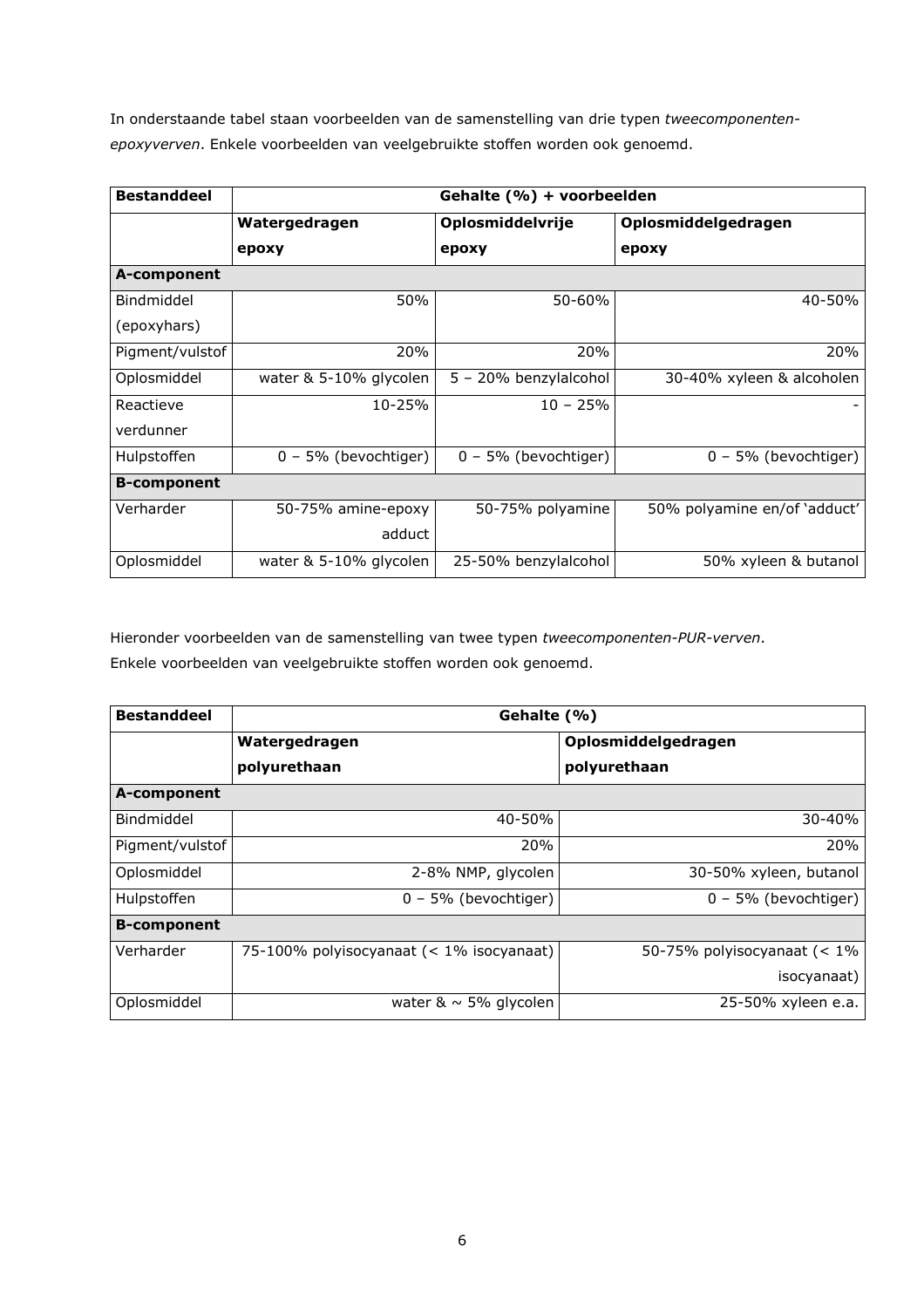## 5. Wanneer kom je met tweecomponentenverf in contact?

Het 'in contact komen' van chemische stoffen met het lichaam wordt vaak aangeduid met de term 'blootstelling'. Het kan gaan om een contact dat alleen tot de buitenkant van de huid beperkt blijft. Blootstelling kan er ook toe leiden dat een stof in het lichaam wordt opgenomen, dit kan:

- door inademing;
- door de huid heen:
- door inslikken.

#### **Contact met tweecomponentenverf**

Als schilder kun je op verschillende momenten in contact komen met tweecomponentenverven:

- $\bullet$ tijdens het samenvoegen en mengen van de basislak en de verharder: morsen, spatjes;
- tijdens het oproeren van de verf: morsen, spatten op de huid;
- tijdens het aanbrengen met kwast of roller: spatjes, morsen op de huid;
- tijdens het verspuiten: spuitnevel in de lucht én op de huid;
- tijdens het schuren van verflagen: verfstof in de lucht én op de huid.  $\bullet$

Bij oplosmiddelrijke tweecomponentenverven adem je op al deze momenten bovendien de oplosmiddelen in. De oplosmiddelen die in deze verven worden gebruikt (xyleen e.d.) verdampen makkelijk. Bij binnenwerk en ook bij buitenwerk aan grote oppervlakken, adem je al snel veel oplosmiddeldamp in.

Als je met vuile handen eet of rookt, kun je ook verfbestanddelen inslikken.

#### Let ook op:

- · Bij verspuiten:
	- welke spuitapparatuur je gebruikt (pneumatisch en airless geeft veel nevel);
	- of je de juiste afstand aanhoudt;
	- of de verf niet te dun of juist te dik is;
	- of een ademhalingsmasker aanbevolen is (meestal wel!).
- Vermijd huidcontact zoveel mogelijk:
	- werk zorgvuldig (dus niet: te snel mengen, morsen, te wild rollen e.d.);
	- denk eraan dat rollers meer spatjes geven dan de kwast;
	- bij verspuiten komt altijd verfnevel op de huid; draag werkkleding en handschoenen;
	- bij schuren komt altijd verfstof op de huid; draag werkkleding en handschoenen.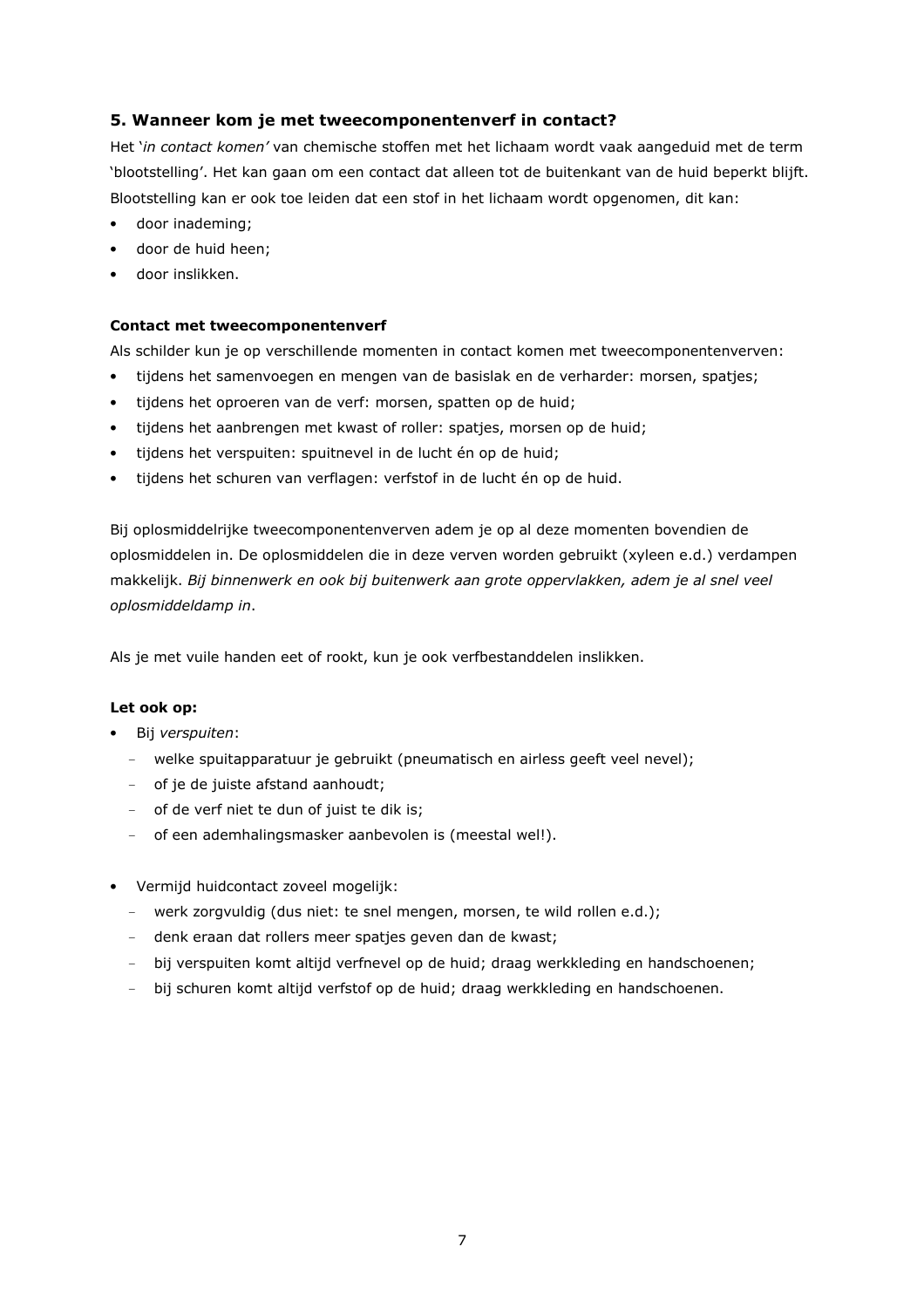## 6. Risico's voor de gezondheid

Tweecomponentenverven op basis van epoxy of polyurethaan zijn allebei erg schadelijk voor de huid. Afhankelijk van het type kunnen ze ook erg schadelijk voor de luchtwegen zijn. Omdat er watergedragen, oplosmiddelvrije en oplosmiddelrijke varianten bestaan, verschillen de overige effecten.

#### Risico's voor de huid

#### 1. Epoxy's

Epoxyharsen en hun verharders en verdunners zijn beruchte veroorzakers van huidallergieën (overgevoeligheid). Ze irriteren de huid sterk en kunnen allergisch eczeem veroorzaken (zie kader). Epoxyharsen en de verharders en verdunners werken zo sterk in op de huid, dat enkele spatjes op de huid al een allergie kunnen veroorzaken. Wanneer iemand eenmaal allergisch is voor een epoxyhars, kan hij niet meer met de producten werken. Ieder volgend contact zal een steeds sterkere reactie van de huid opleveren.

## Uit de bouw is bekend dat maar liefst 1 op de 5 epoxyverwerkers een huidallergie ontwikkelt!

#### 2. Tweecomponenten-polyurethanen

De verharder (een 'isocyanaat') irriteert de huid sterk en kan een allergie veroorzaken. Dit uit zich in eczeem. De basislak van polyurethanen heeft meestal minder risico's.

#### Eczeem en allergisch eczeem

Eczeem is een ontsteking van de huid die meestal gepaard gaat met een droge huid, jeuk, roodheid, en bultjes, blaasjes en/of kloofjes. Eczeem is niet besmettelijk, maar kan zich wel uitbreiden over de huid.

Eczeem ontstaat vaak door irritatie van de huid: een opeenstapeling van kleine beschadigingen van de huid kan leiden tot eczeem als de huid niet voldoende tijd krijgt om zich te herstellen.

Bekende oorzaken van 'irritatie-eczeem' zijn 'nat werk', schoonmaakmiddelen en oplosmiddelen.

Als een schilder z'n handen vaak met terpentine reinigt, is de kans op eczeem groot.

Allergisch eczeem ontstaat als het afweersysteem tegen ziekten op hol slaat en te sterk reageert op één bepaalde chemische stof. In dat geval is de schilder allergisch voor die stof.

Irritatie-eczeem verdwijnt als de huid tijd krijgt om te herstellen. Een allergie is blijvend: elke keer als de schilder in contact komt met de stof waarvoor hij allergisch is, ontstaat het eczeem direct opnieuw.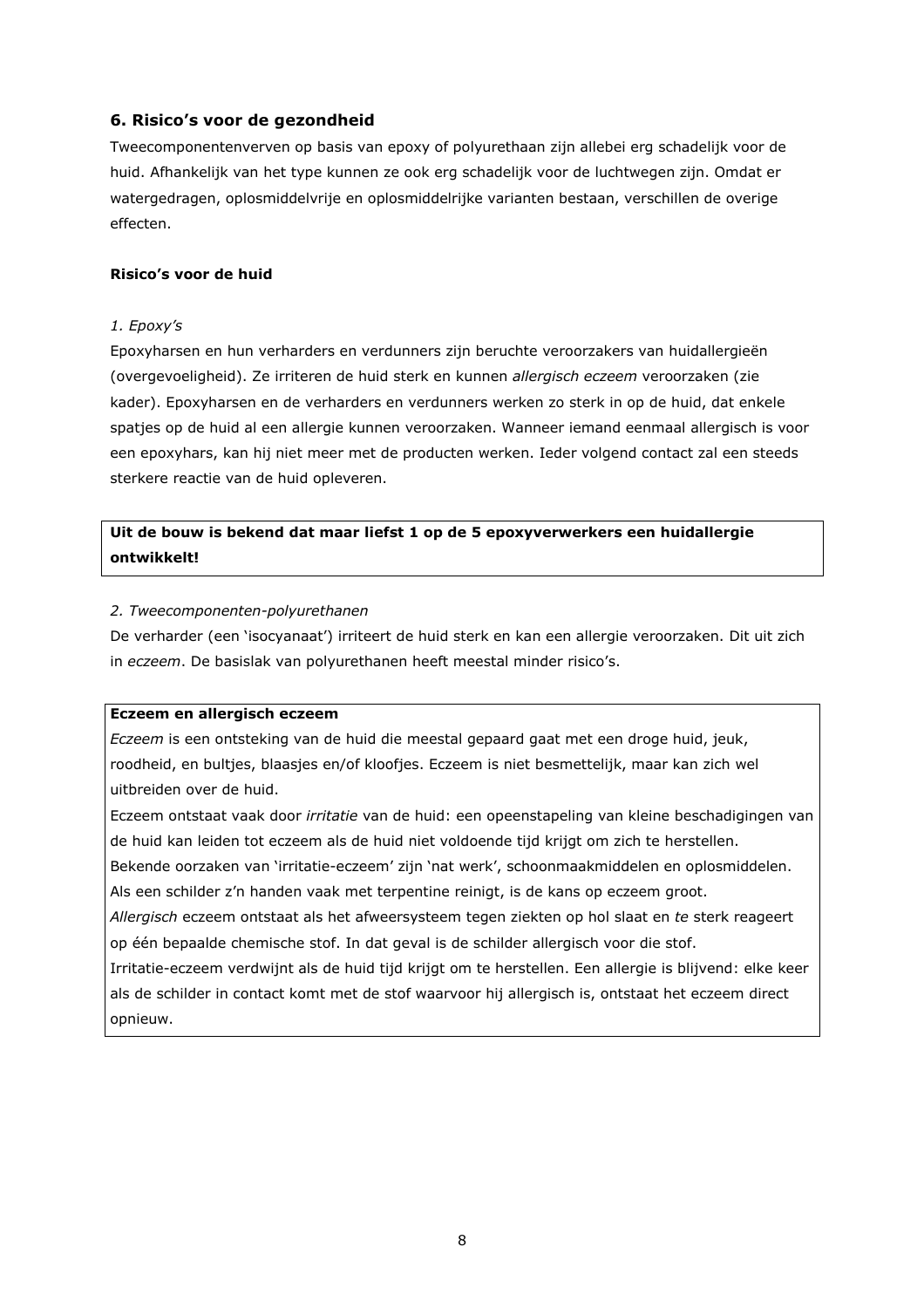### Risico's bij inademing

### 1. Epoxy's

De verharders van epoxyverven kunnen snelverdampende amines bevatten. Deze zijn erg irriterend voor de ogen en de luchtwegen. Maar ook kunnen ze een allergie aan de luchtwegen veroorzaken. Dit uit zich in astma-achtige verschijnselen.

### 2. Tweecomponenten-polyurethanen

Ook de isocyanaten in de verharders van polyurethaanverven irriteren de ogen en luchtwegen sterk. Isocyanaten en polyisocyanaten veroorzaken ook allergieën van de luchtwegen die zich uiten als astma. Vooral bij het verspuiten van deze verven is het risico groot.

## Tweecomponenten-polvurethaanlakken zijn bij werknemers die deze verspuiten een belangrijke oorzaak van allergisch astma!

### Risico's van oplosmiddelrijke epoxy's en polyurethanen

Oplosmiddelrijke tweecomponentenverven bevatten naar verhouding een hoog gehalte aan snel verdampende oplosmiddelen. Inademing van deze bestanddelen kan leiden tot gezondheidsklachten. Dit geldt óók voor de zgn. 'high solids' verven! Wanneer de werkruimte slecht wordt geventileerd, kan het gehalte in de lucht snel oplopen. Daarom mogen oplosmiddelrijke verven alleen nog voor buitenwerk worden gebruikt. In sommige gevallen kun je ook buiten veel oplosmiddeldamp inademen. Dit kan het geval zijn als:

- je grote oppervlakken schildert, bijvoorbeeld vloeren of muren;
- het zonnig, windstil en warm weer is;  $\bullet$
- je achter afscherming werkt die helemaal 'dicht' is, zonder ventilatieopeningen.

Het inademen van oplosmiddelen kan leiden tot geïrriteerde luchtwegen. Er zijn echter ook ernstiger gevolgen mogelijk:

### **OPS**



Na inademing van een grote hoeveelheid oplosmiddeldamp, kun je je tijdens of vlak na het werk misselijk of duizelig voelen, hoofdpijn of een 'dronken gevoel' hebben. Als je weer in de frisse lucht komt, verdwijnen de verschijnselen meestal. Als je dag in dag uit en jarenlang teveel oplosmiddeldamp inademt, kunnen je hersenen worden aangetast. Hierdoor ben je sneller vermoeid, je krijgt moeite met concentreren, bent sneller geïrriteerd en je geheugen wordt slechter. Deze aandoening is bekend onder de naam OPS: Organisch Psycho Syndroom.

### Bij OPS is in het begin nog enig herstel mogelijk; in de latere stadia niet meer!

Bijna alle oplosmiddelen kunnen OPS veroorzaken. Hoe meer oplosmiddel in de verf, hoe hoger het risico. Bij snel verdampende oplosmiddelen (terpentine) is het risico hoger dan bij langzaam verdampende.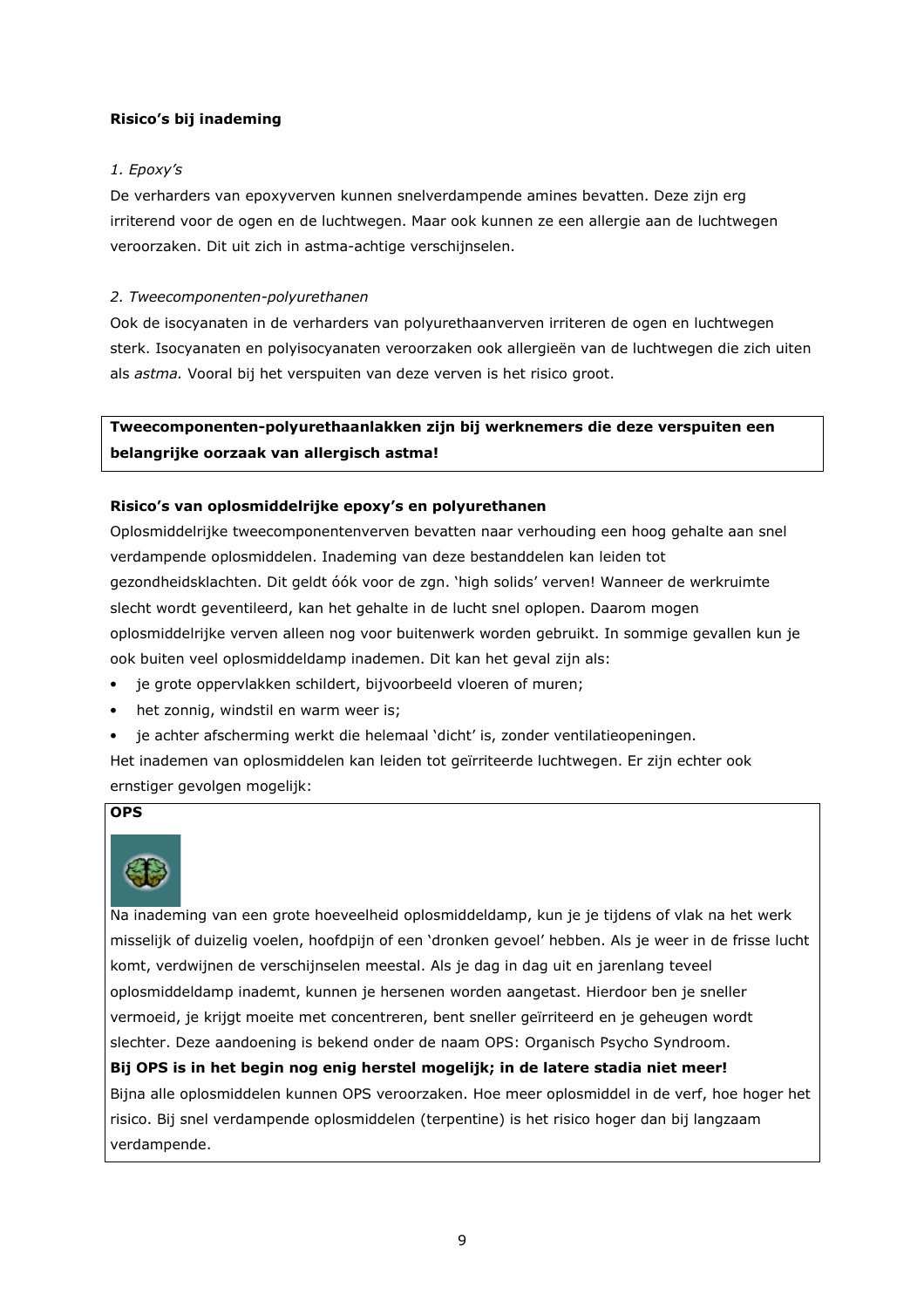### Schadelijkheid voor de voortplanting



Er komen steeds meer aanwijzingen dat oplosmiddelen schadelijk kunnen zijn voor de voortplanting. Van enkele oplosmiddelen zoals tolueen en xyleen is dit bewezen, anderen staan nog onder verdenking. Deze oplosmiddelen kunnen het zaad beschadigen, zodat mannen minder vruchtbaar zijn. Ook kunnen ze het ongeboren kind beschadigen. Dit is een extra reden om de inademing van oplosmiddelen te beperken.

Let op! Bij het verspuiten van verf komen alle bestanddelen van de verf als nevel in de lucht. Dit geldt dus ook voor de traag verdampende stoffen die allergieën kunnen geven, zoals de epoxyharsen, reactieve verdunners of de niet-vluchtige verharders voor epoxy's en polyurethanen. Tijdens het spuiten komt meestal zo veel nevel in de lucht terecht dat ademhalingsbescherming noodzakelijk is. Ook kan de huid geheel met verf worden bedekt, zodat ook deze goed moet worden beschermd. Zie verder onder '8. Maatregelen om risico's te beperken'.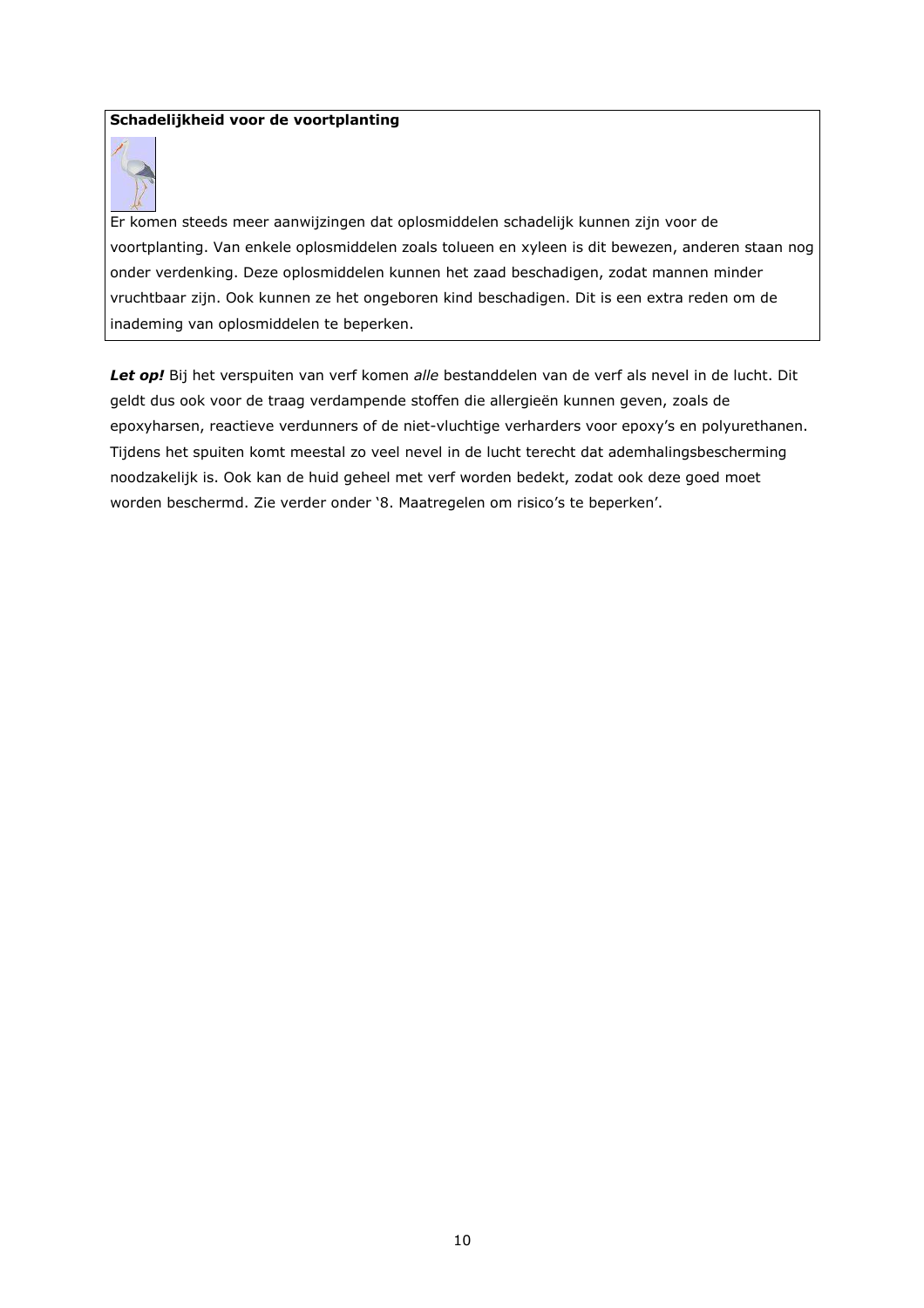## 7. Regels en wetten

Uiteraard geldt voor het werken met verven de algemene arbo-regelgeving. Zo moet elk bedrijf onderzoeken (of laten onderzoeken) in welke mate de schilders blootstaan aan risico's, waaronder chemische stoffen. Dit kan gebeuren door schattingen, berekeningen of metingen. Het resultaat moet de werkgever melden in de risico-inventarisatie en -evaluatie (RI&E). De producten moeten natuurlijk ook voldoen aan de algemene richtlijnen van etikettering met R- en S-zinnen en gevaarssymbolen. Daarnaast gelden voor verven ook nog specifieke regels, zie hieronder. Speciale regels voor tweecomponentenverven zijn er niet.

### Vervangingsplicht Binnenschilderwerk

Houtverven, en ook verven voor metaal en kunststof, voor binnengebruik mogen maximaal 100 gram oplosmiddel (Vluchtige Organische Stof) per liter verf bevatten (exclusief water). Er is nog één uitzondering op de Vervangingsplicht:

het repareren van staalconstructies die voorheen met een oplosmiddelhoudende verf zijn aeschilderd.

Verven voor muren of plafonds (of steenachtige vloeren) voor binnengebruik mogen maximaal 60 gram oplosmiddel per liter verf bevatten. Een uitzondering geldt hier voor:

- ondergronden die sterk zijn verontreinigd door roetaanslag (bijvoorbeld na brand);  $\bullet$
- sterk poederende ondergronden.

Een schildersbedrijf moet wel bij de Arbeidsinspectie aanvragen of het volgens deze uitzonderingen mag werken.

### **Europese Verfrichtlijn**

Ook de Europese Verfrichtlijn van april 2004 geeft grenswaarden voor het gehalte oplosmiddel in verven; in dit geval niet alleen voor binnenverven, maar ook voor buitenverven. Voor binnenverven gaat de Verfrichtlijn minder ver dan de Nederlandse Vervangingsplicht. Er blijven zowel voor binnen als buiten twee typen verven toegestaan: watergedragen en oplosmiddelgedragen. Voor tweecomponentenverven is zelfs een algehele uitzondering gemaakt: deze mogen van 'Europa' nog veel oplosmiddel bevatten.

| <b>Verftype</b>                            | Max.                                   | Max.                                   |  |
|--------------------------------------------|----------------------------------------|----------------------------------------|--|
|                                            | oplosmiddelgehalte<br>2007 (gr./liter) | oplosmiddelgehalte<br>2010 (gr./liter) |  |
| Tweecomponentenverven; oplosmiddelgedragen | 550                                    | 500 l                                  |  |
| Tweecomponentenverven; watergedragen       | 140                                    | 140                                    |  |

Grenswaarden voor tweecomponentenverven in de Europese Verfrichtlijn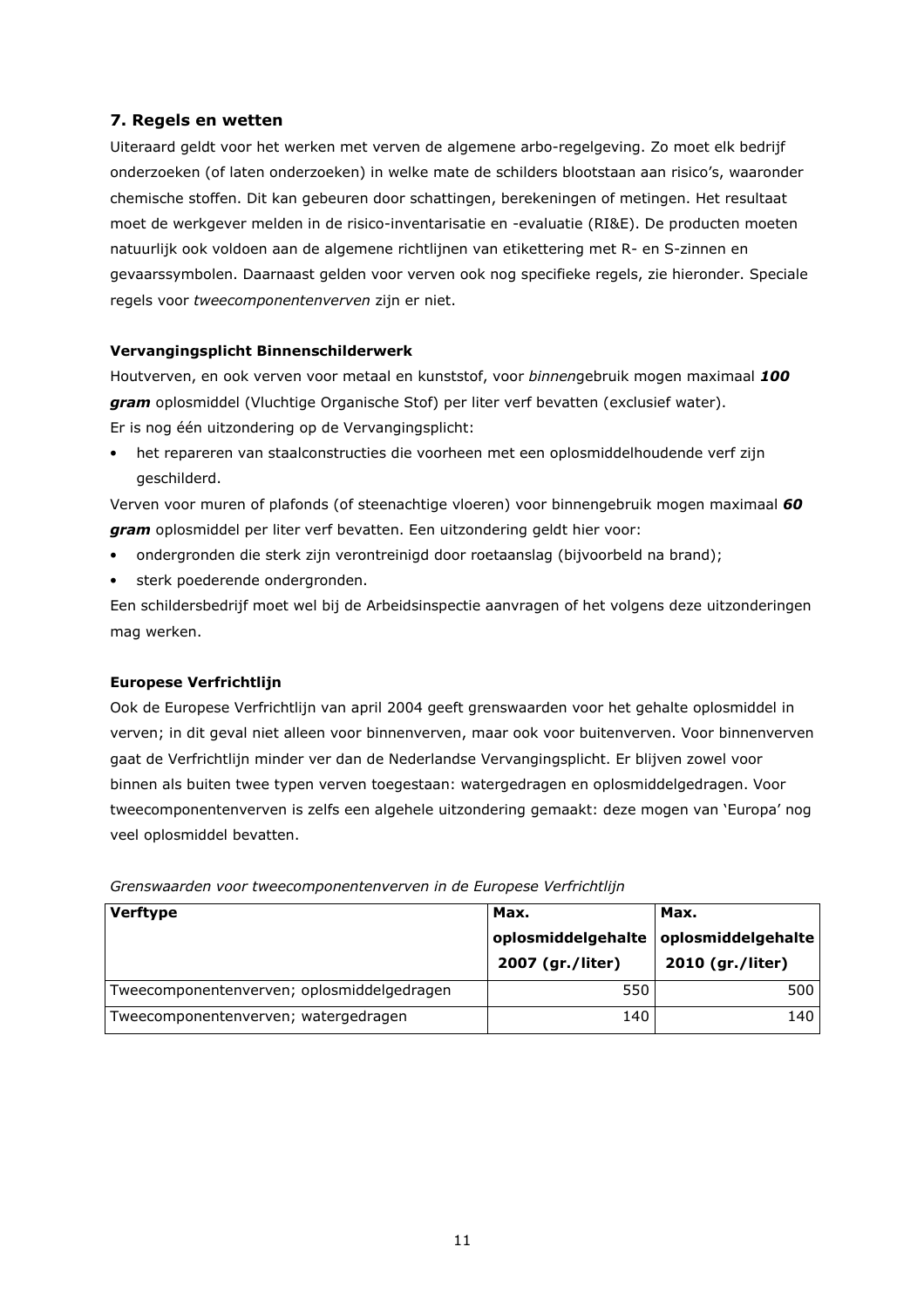### 8. Maatregelen om risico's te beperken

Tweecomponenten-epoxy- en -polyurethaanverven zijn schadelijke producten waarmee je voorzichtig moet omgaan. Het kiezen van minder schadelijke producten heeft de voorkeur. Maar veilige werkmethoden zijn ook erg belangrijk. Bescherming door middel van bijvoorbeeld maskers en handschoenen is niet ideaal, maar helaas soms nog wel nodig.

Veel informatie en praktische tips over epoxy's zijn te vinden in de brochure 'Werken met epoxyproducten in de afbouw- en onderhoudssector', die bij Arbouw is te bestellen of downloaden (020 -580 55 80; www.arbouw.nl). De tips zijn ook bruikbaar voor tweecomponentenpolyurethaanverven.

#### Veiliger producten

Als het schildersbedrijf een minder schadelijk verfbestek opstelt en de eigenaar van het pand stemt daarmee in, kunnen zij er beiden aan bijdragen dat de schilder minder schadelijke producten gebruikt.

Wees kritisch waar het gaat om de noodzaak om tweecomponentenproducten te gebruiken. Kies zo mogelijk liever een ééncomponentproduct.

Als bekend is dat je een allergie hebt voor epoxyharsen, amineverharders, dan kun je niet werken met epoxyproducten. Als je een allergie hebt voor isocyanaten, dan kun je meestal niet meer met tweecomponenten-polyurethaanverven werken.

Lees in jeder geval altijd het etiket van de verf. Heb je vragen over een product, kijk in het Veiligheidsinformatieblad dat de leverancier moet meeleveren, vraag het je werkgever of kijk in het PISA-systeem (Productgroep Informatie Systeem Arbouw). Dit systeem bevat kaarten voor allerlei typen verven en lakken. Op deze kaart staat informatie over de samenstelling van het product, de gezondheidsrisico's en de maatregelen die je moet nemen om veilig met het product te werken.

#### Veiligere verpakking

Kies waar mogelijk verpakkingen met afgepaste hoeveelheden hars en verharder. Dit voorkomt dat je deze zelf moet afwegen. Nog beter zijn zogenaamde 'doorsteekverpakkingen', waarbij je de hars en harder in de verpakking zelf kunt mengen.

Sommige leveranciers besteden extra aandacht aan de veiligheid van de verfverpakking. Het gaat dan vooral om verpakkingen waarmee de verf makkelijker over te schenken is, zonder te morsen.

#### Veiliger werkwijzen

Vooral de kans dat verf op je huid komt, kun je verkleinen door de juiste spullen te gebruiken en doordacht te werk te gaan.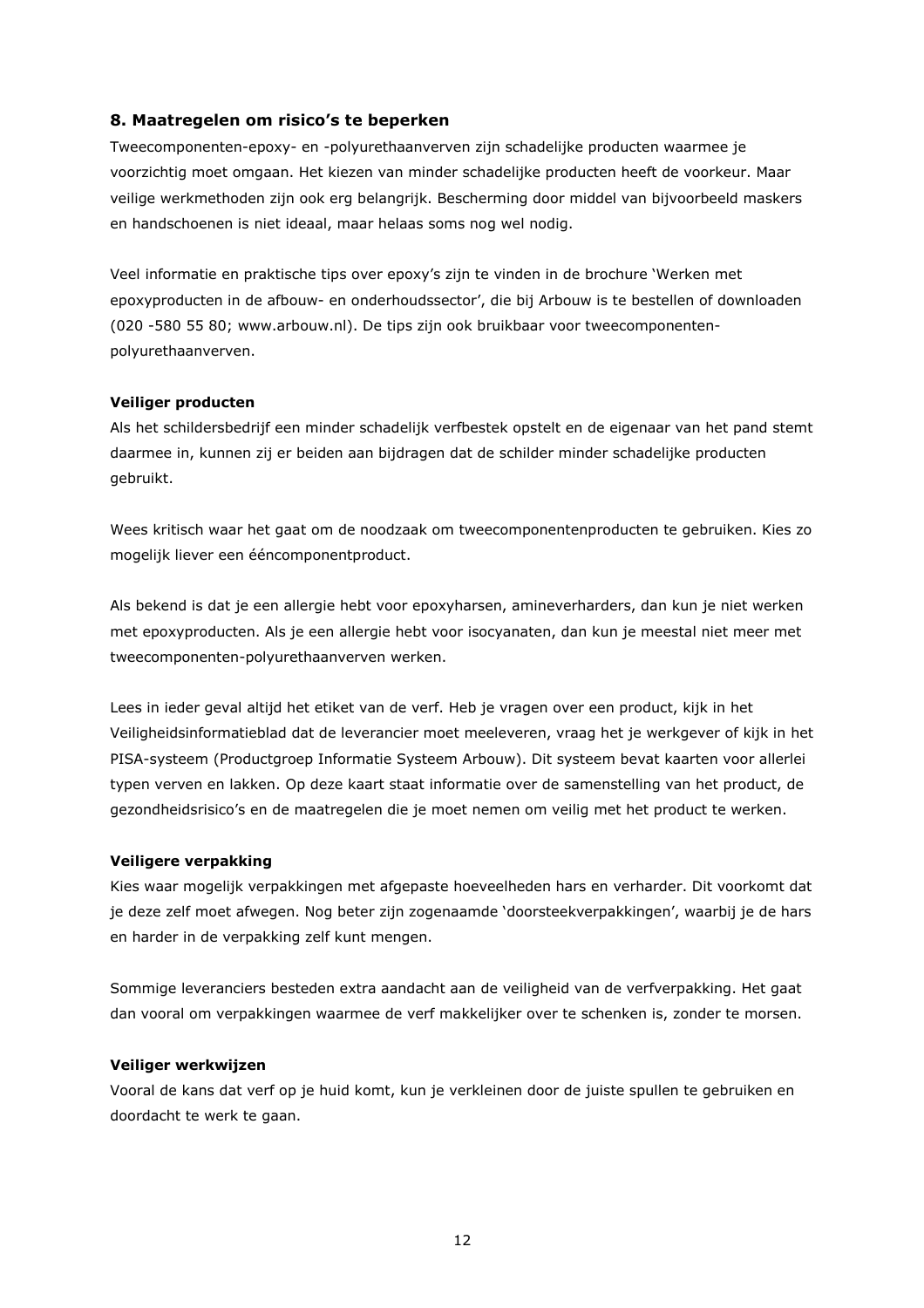Meng de hars en harder rustig; gebruik niet te kleine mengvaten. Roer grotere hoeveelheden met een mixer op een lange boortol en bij een lage snelheid.

Kwasten of rollen heeft de voorkeur boven verspuiten, tenminste wat betreft de kans op verontreiniging van de huid en luchtwegen. Verspuiten zal bij deze verven overigens niet vaak voorkomen

Vooral te snel rollen geeft veel spatjes; ga dus ook hierbij rustig te werk. Kies voor elk product de juiste - door de leverancier aanbevolen - roller:

- Gebruik voor vloeren, muren en plafonds rollers met een lange steel, zodat je rechtopstaand kunt werken.
- Er zijn voor rollers speciale 'spatschermen' verkrijgbaar, die de kans op spatjes op de huid verkleinen. Zie hiervoor: www.polyplan.com. Klik op de knop met de Engelse vlag rechts naast het logo van Polyplan. Klik op de pagina die dan verschijnt rechts op 'Roller en Brushes' en op de pagina die vervolgens verschijnt op 'Splash Guard for Roller'.

Bij het schuren van oude lagen verf kan nat schuren de vorming van stof sterk verminderen.

#### Ventilatie

Goed ventileren kan de kans op irritatie van ogen en luchtwegen of ernstiger gezondheidsklachten voorkomen. Oplosmiddelgedragen tweecomponentenverven mogen alleen buiten worden verwerkt. Ook daar is in sommige gevallen aandacht voor goede ventilatie nodig:

- schilder liever geen grote oppervlakken (muren, vloeren) bij warm, windstil weer;
- als je achter afscherming werkt: zorg voor ventilatieopeningen, bijvoorbeeld aan de zijkant.

Maak bij het schuren van oude verflagen gebruik van afzuiging op de schuurmachine.

### Ademhalingsbescherming

Gebruik ademhalingsbescherming bij het verspuiten van tweecomponentenverven; een verseluchtkap met volgelaatsmasker is hierbij noodzakelijk.

Wanneer bij het schuren geen schuurmachine met afzuiging op het apparaat beschikbaar is, gebruik dan een stofmasker. Gebruik altijd een masker met CE-keurmerk, van type P2.

### Huidbescherming en -verzorging

Bij tweecomponentenverven is een zeer goede bescherming van de huid altijd nodig. De volgende aanbevelingen gelden:

- draag handschoenen van nitrilrubber; of eventueel neopreen of butylrubber. Vraag zo nodig  $\bullet$ advies aan de leverancier;
- draag katoenen binnenhandschoenen, om transpiratievocht op te vangen;
- draag geen leren werkhandschoenen, katoenen handschoenen of zogenaamde 'schildershandschoenen' (katoen met kunststof binnenkant);
- draag handschoenen eenmalig, en maximaal vier uur; zorg ervoor dat ze schoon zijn;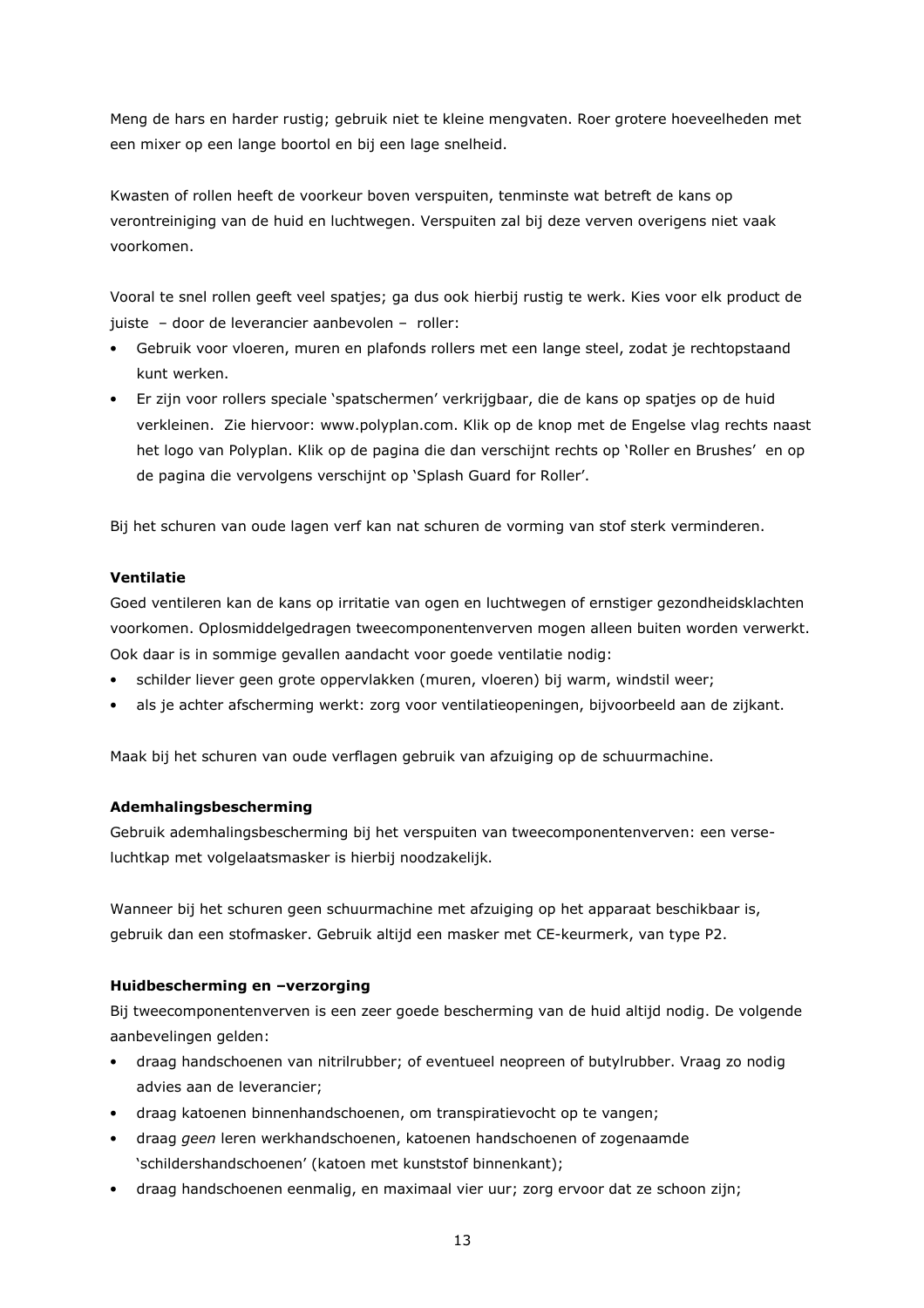· Trek handschoenen alléén aan over schone en droge handen.

Draag zoveel mogelijk een lange broek en lange mouwen tijdens schilderwerk.

Smeer je handen in met een beschermende handcrème voor en na het werk. Dit houdt de huid in goede conditie en kan huidklachten voorkomen. Bovendien zorgt een handcrème ervoor dat je huid na het werk makkelijker te reinigen is.

Was je handen voor het eten en voor toiletbezoek. Verwijder verfspatten meteen met een schone doek. Gebruik geen oplosmiddelen (peut, thinner e.d.) om je handen te reinigen. Dit is vragen om problemen.

Draag een beschermende (veiligheids-)bril als je boven het hoofd moet werken met rollers. Bij verspuiten is een volgelaatsmasker nodig.

### Ingrijpen bij klachten

Werk niet door bij huidirritatie, jeuk, erg droge en gebarsten handen, kloofjes, blaasjes en dergelijke, maar ga naar de bedrijfsarts. Als je liever naar de huisarts gaat, vertel dan over je werk.

Als je denkt allergisch te zijn geworden voor een bepaald product, dan kun je dit laten testen bij een dermatoloog. Hij heeft wel informatie nodig over de samenstelling van het product. Hij kan dit bij de leverancier navragen.